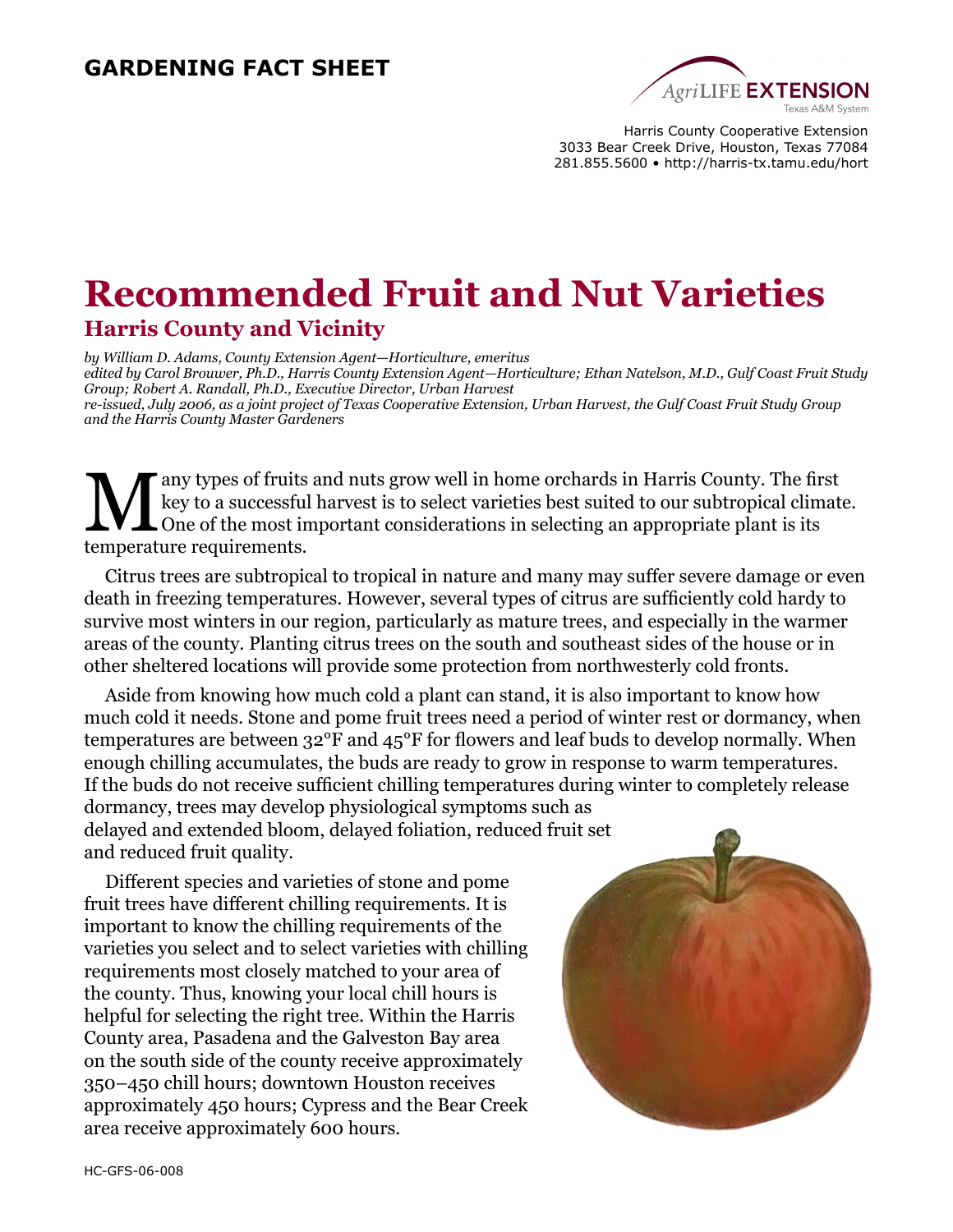## **Apple**

Most varieties require cross-pollination; for maximum production plant two varieties. Exercise caution in purchasing mail order apple trees propagated in other regions of the country since the bloom cycle may not be synchronous. Rootstocks are very important. Several new rootstocks developed through a 30-year rootstock breeding program show promising results for Texas apple growers. Look for apples grafted onto Mark or, preferably, one of the new Cornell-Geneva rootstocks, which are all fireblight resistant. Some of the most promising include Geneva 65, Geneva 16, Geneva 11, Geneva 41, Geneva 935 and Geneva 202.

**Anna.** Large crops; sweet and crisp; stores two months; self-fruitful, but better production if pollinated by Dorsett Golden; bears late June; 200 chill hours.

**Beni Shogun Fuji.** Fewer chill hours required than Fuji and sweeter too; pinkish in color; self-fruitful; 500 chill hours.

**Dorsett Golden.** Sweet, crisp, very flavorful; large and firm; Golden Delicious type; stores two months; very low chill requirement; pollinator for Anna; 100 chill hours.

**Fuji.** From Japan; a sweet, crisp, very flavorful apple; ripens mid-September; dull reddish orange skin, sometimes russetted; self-fruitful; 550 chill hours.

Gala. Wonderful dessert apple from New Zealand; crisp, nice blend of sweetness and tartness, with rich flavor; reddish orange over yellow skin; early harvest; self-fruitful; 550 chill hours.

**Granny Smith.** From New Zealand; crisp, tart, excellent keeper; large, late, green, allpurpose; very popular; thrives in hot climates; self-fruitful; 600 chill hours.

**Hudson's Golden Gem.** An heirloom apple introduced in 1831 by the Hudson Wholesale Nurseries of Tangent, Oregon; probably the largest high quality russet apple; very crunchy and flavored with an unusual hint of pear; 550 chill hours.

**Irazu.** Large, green Israel introduction; very good production; blooms mid-March; selffruitful; 550 chill hours.

**Mutsu.** Crisp, very flavorful, very large, very late; pick green or yellow; stores four months; 600 chill hours.

**Sundowner.** From the same hybridizing program as Pink Lady; yellow fruit with light pink cast over it; large, good as a dessert apple; white flesh; harvest in mid-September; self-fruitful; 500 chill hours or more.

#### **Avocado**

**Joey**. Found in Uvalde County where it has been producing for more than 25 years; medium size black fruit; ripens in late September.

**Pryor.** Original tree is in Uvalde and is very old; smaller size green fruit; good flavor.

**Opal.** Originated in Uvalde; medium size, beautiful green fruit; pear shaped.

**Pancho.** Cold tolerant; may be difficult to find, but worth having if available.

**Wilma.** Originated near Pearsall; bears large black fruit that is long and cylindrical.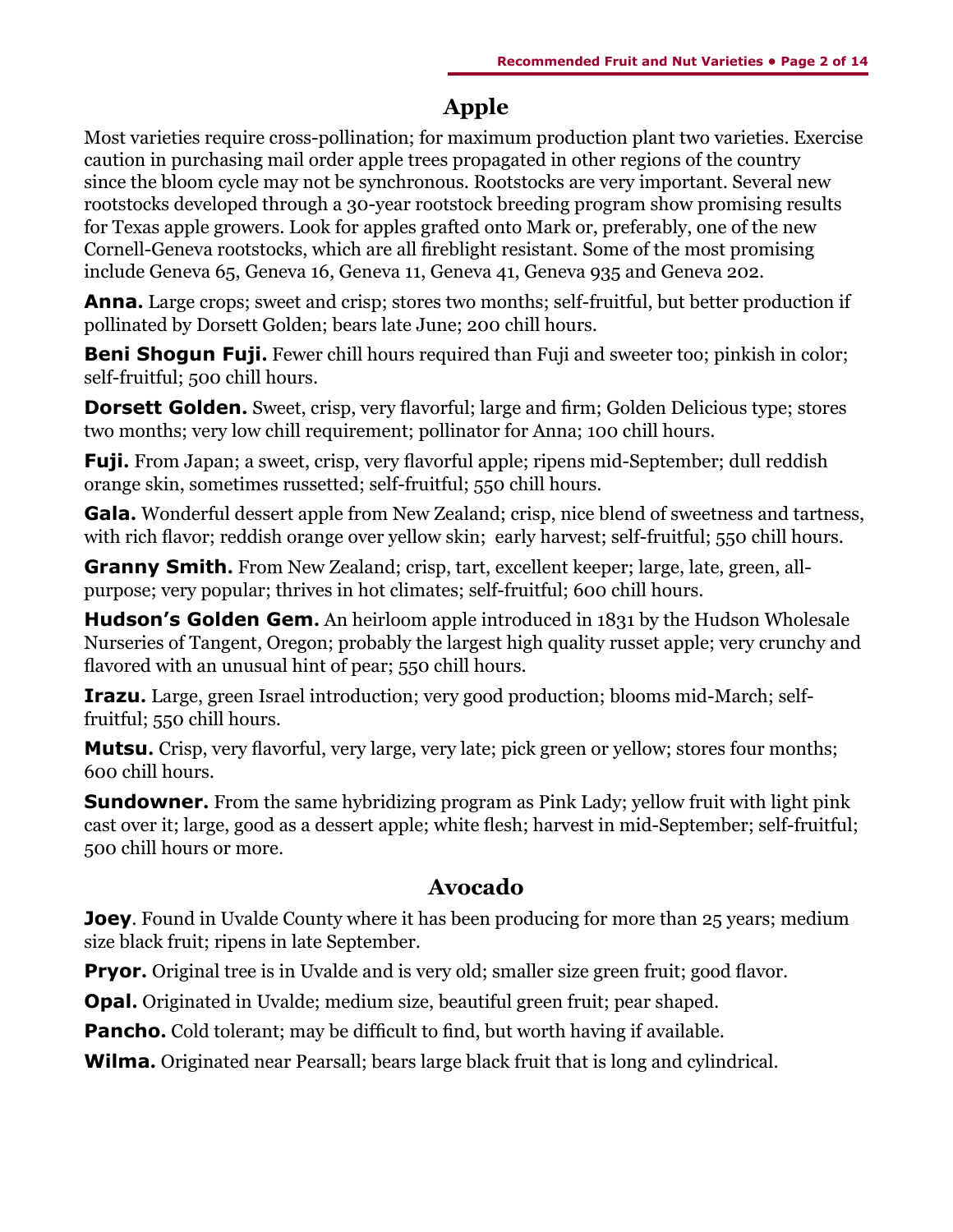## **Bay Laurel**

**Laurus nobilis.** The culinary bay; evergreen tree to 12 feet (in Galveston and Fort Bend Counties); farther north, protect from deep or long lasting freezes (below 30°F); wonderful for flavoring soup, stews, roasts, turkey, pork, etc.

#### **Berries**

## *Blackberries*

**Apache.** Thornless blackberry from the University of Arkansas breeding program; medium size; fruit is sweet and firm; plants have upright growth habit.

**Arapahoe.** Thornless; early ripening; great sweet berry on very productive vines; bush type.

**Brison.** Very thorny; upright; very heavy production; large, sweet, firm; small seed.

**Kiowa.** Thorny; produces largest (three inches long, 12 grams) of the Arkansas varieties; yields large quantities of flavorful berries for approximately six weeks; grows five to six feet tall with a four- to eight-foot spread; blooms earlier and longer than other blackberries.

**Navaho.** Genetically thornless**;** very firm berry; stores well; excellent flavor; ripens late.

**Ouachita.** Thornless; large size berry; sweet; holds up well after harvest; vigorous vines.

**Rosborough.** Thorny; upright; heavy production; large, firm berry; small seed; much sweeter than Brazos.

**Shawnee.** Thorny; large, high quality, excellent sweet flavor; fast growing erect canes; long season with heavy production; good for far north and west sides of Houston.

# *Other Berries*

**Boysenberry.** Thorny; purple berry; sweet, good flavor; very small seed; cross of blackberry, raspberry and loganberry.

**Loganberry.** Thorny; large, tart berry; excellent for jam and cobbler; cross of red raspberry and blackberry.

**Youngberry.** Thornless; very large, purple blackberry; wonderful flavor; ripens in May; cross of blackberry and dewberry; a gourmet treat.

### **Citrus**

Citrus produces the best fruit yields for our area and requires little care. There are an infinite number of varieties, all generally grafted onto *Poncirus trifoliata* or its sport *P. trifoliata* 'Flying Dragon' in order to improve tolerance to our soils and to give some size control, as well as to induce early bearing. Many alternate rootstocks are also used. A recent pest is the leaf miner, which does require some type of pesticide application if you wish to have attractive and healthy trees. We recommend planting only virus-free plants from reputable growers or grafted trees with virus-free scions obtained from the Texas A&M University—Kingsville Citrus Center in Weslaco.

# *Citrangequat*

**Thomasville.** Very cold hardy, 15<sup>°</sup>F; sour, makes a great citrus drink; also makes an excellent rootstock.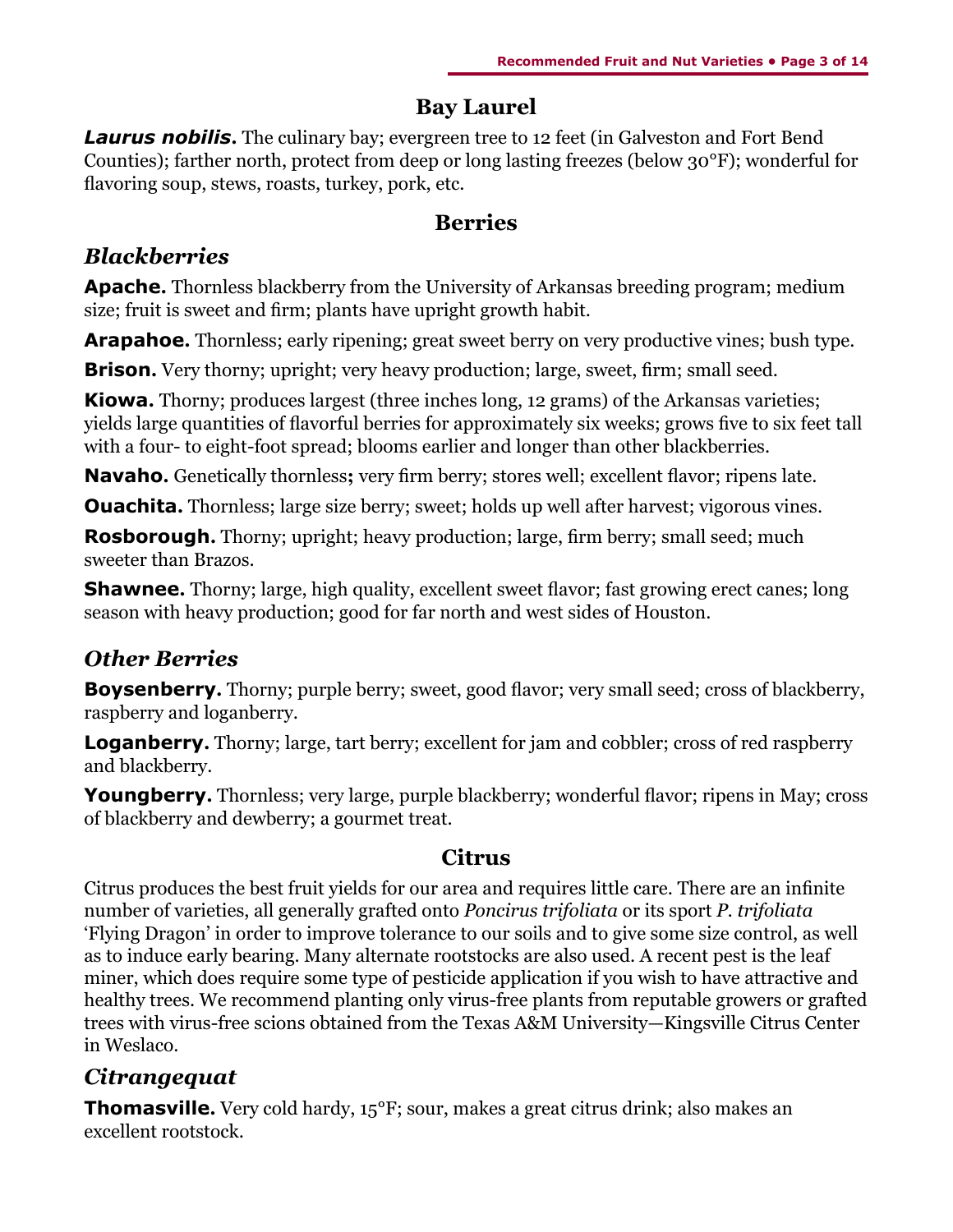# *Grapefruit*

**Bloomsweet.** A cross between a pummelo and a sour orange; an excellent, hardy grapefruit; large and yellow with thinner skin; very juicy with sweet pale flesh and a unique flavor of grapefruit and orange; easy to peel and segment; ripens November–December.

**Cocktail.** A cross between the Frua mandarin and the pummelo; approximately three inches in diameter; white fleshed; seedy; extra sweet; very juicy; very mellow, low acid flavor makes it perfect for juicing.

**Golden.** Matures later in the season than their pink cousins; mild flavorful taste with very few seeds; blonde, thin skin; yellow to amber flesh; very juicy.

**Rio Red.** Large fruit; smooth, thin yellow rind blushed red when mature; flesh deep red and juicy with few seeds; ripens mid- to late November; holds well on the tree until March.

**Ruby Red.** Medium to large size fruit; usually flattened at each end; smooth yellow peel with areas of pink to red blush; segments have characteristic pink to reddish tinge; few seeds.

**Marsh.** Until recently, the most widely grown grapefruit variety in Florida; still popular in the domestic and export fresh market; fruit is commercially seedless with pale yellow flesh and large open cavity in the fruit center; the major grapefruit variety for processing.

# *Kumquat*

**Meiwa.** Large, very sweet kumquat with a skin and fruit that is excellent for eating; very ornamental; a heavy bearer; survives 17°F or below.

**Nagami.** Small evergreen tree, very ornamental; bears profusely nearly year-round; slow growing; upright form to eight feet tall by six feet wide; more tart than Meiwa and much less seedy.

# *Lemon*

**Meyer Improved.** Grown from indexed stock; a very good tasting lemon; not very cold hardy, to  $25^{\circ}$ F; good as a container plant; virus free.

**Ponderosa.** Medium size vigorous, open-growing tree with large leaves and many thorns; new growth bronzy purple; huge fruit (sometimes more than two pounds); thick yellow rind; very acidic and seedy; ripens early to mid-October; holds well on the tree.

**Ujukitsu.** A Japanese cross between an orange and lemon, with exceptionally tasty mild flavors; a unique tasting fruit.

**Variegated Pink Eureka.** Vigorous, open-growing tree with green/yellow/white variegation; makes a very attractive landscape plant; fruit is often ribbed and slightly smaller than Eureka; young fruit is variegated yellow and pink, gradually fading to yellow; interior flesh is light pink.

# *Lemonquat*

**Lemonquat.** Highly attractive, small to medium size tree, with elongated, deep green leaves; hybrid of a lemon and sour kumquat; small, pear-shaped fruit, with a smooth yellowish rind; tart flesh is orange-yellow with many seeds; ripens early to mid-November; holds well on the tree.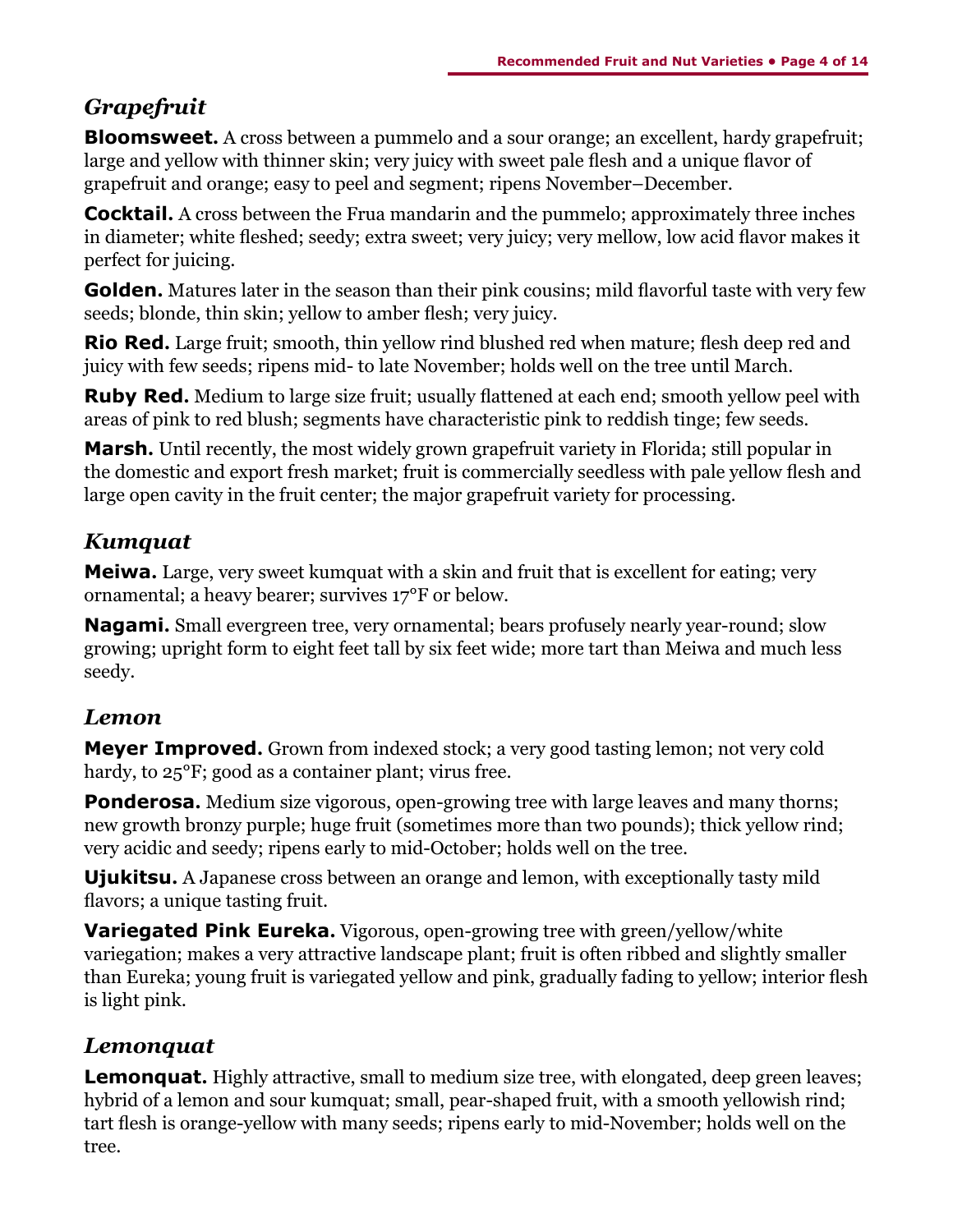#### *Lime*

**Mexican.** Small, excellent quality fruit; excellent in pies and also in drinks such as limeade or gin and tonic; very productive; not cold tolerant; a very small ever-bearing tree; same as Key lime.

**Persian.** Handsome, compact, medium size tree with dark green leaves, bigger than the leaves of the Mexican or Key lime; tree has very few small thorns; dark green rind gradually turning light green then yellow at full maturity; fruit somewhat larger than the Mexican or Key lime; juicy and acidic with few to no seeds; ripens mid-September to early October; can be used while still green; doesn't hold well on the tree after reaching full maturity.

**Kaffir.** Small to medium size upright growing tree with elongated, notched leaves and many thorns; aromatic leaves are used to flavor soups and curries in Asian cooking; small, rounded fruit with a dark green bumpy rind that resembles an alligator hide; flesh is light green, sour and very seedy.

## *Limequat*

**Eustis.** Cross between Key lime and Meiwa kumquat; excellent lime substitute; fairly cold tolerant.

**Lakeland.** Yellow-orange fruit on bushes three feet tall; highly productive.

**Tavares.** Larger than Eustis; cross between Mexican lime and Nagami kumquat; few seeds; lime-like flavor; small, compact tree with tiny leaves; highly productive; very cold tolerant.

### *Mandarin*

**Cleopatra.** A low spreading shrub or bushy tree with dark green, shiny leaves; bears fragrant white flowers, followed by a tart, navel-marked, deep reddish orange fruit.

**Atlas Honey.** Also called the Murcott, from an old Tangor variety, a hybrid between a Mediterranean and a King mandarin; fruit has a deep orange exterior; thin skinned; glossy texture; slightly flat in shape with no neck; very juicy; peels and segments easily; many seeds; edible in late October.

**Clementine Honey.** A very popular mandarin; produces high yields of a nearly seedless, sweet, tender, juicy, acidic fruit; matures late fall into winter; sensitive to freezing winter weather.

**Kishu Seedless Mandarin.** Small to medium size tree with dwarfing characteristics; small to medium size fruit; thin, bright orange easy-to-peel rind; sweet, juicy, mild flavored; seedless; ripens November through December.

**Mandarin.** Delicious; easy to peel; sweet; easy to grow; great as a large container plant; if planted out, protect from a hard freeze; very fragrant white flowers.

**Pong Koa.** A large fruit for a mandarin; outstanding quality; very uniform in shape, size and yellow-orange color; fairly thin peel; crisp, sweet, juicy and very full flavored; hardy to 25°F; Phythoptera resistant.

**Rio Honey.** A Clementine mandarin hybrid; produces a very sweet, three- to four-inch, flattish oval fruit with just a few seeds; has a "zipper" skin; a heavy bearer; forms a graceful, pendulous tree with lance-shaped leaves.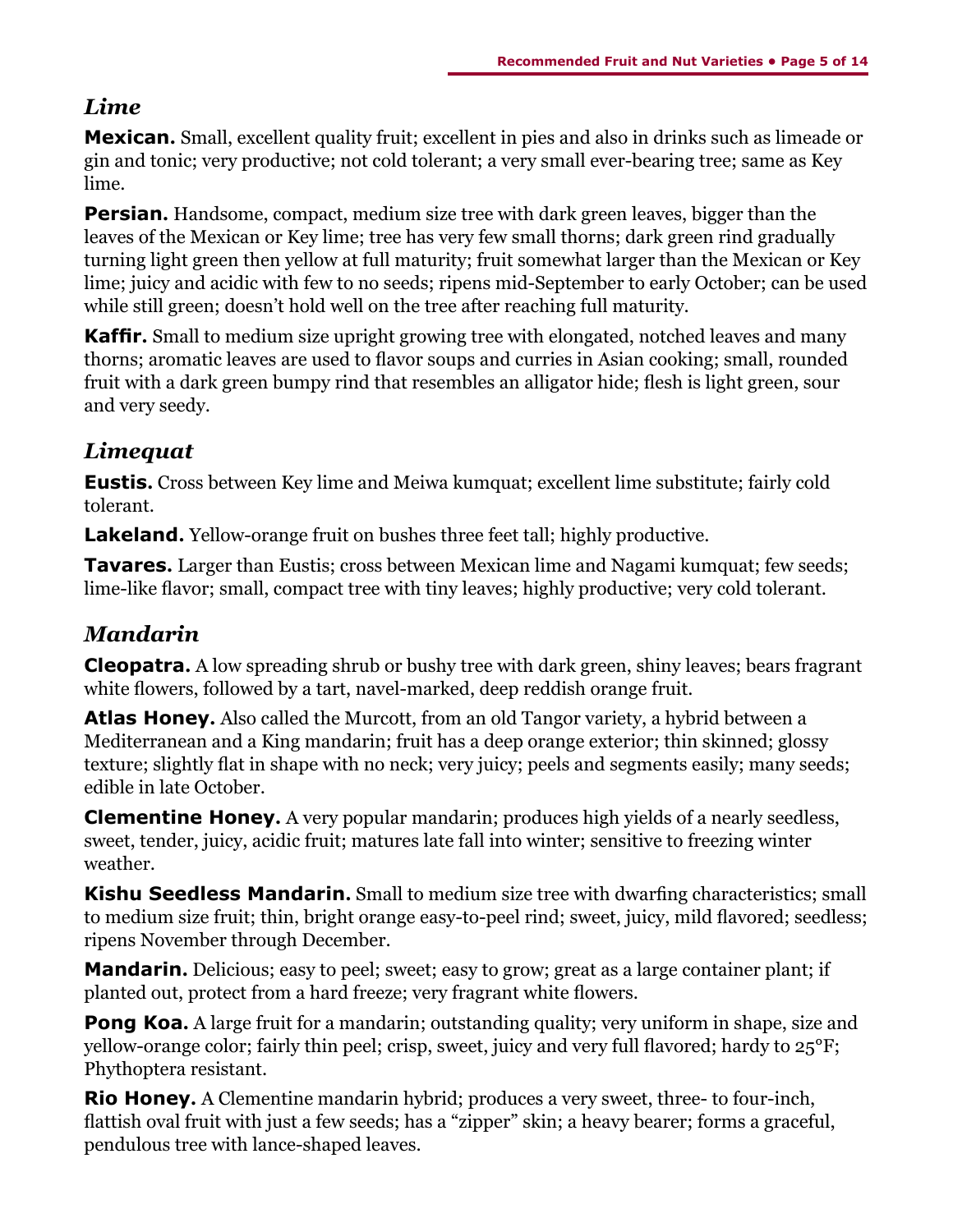## *Mandelo*

**Mandelo.** A cross between mandarin and pommelo; sweet fine flavor and white flesh; very juicy; more cold hardy than a grapefruit, but not quite as hardy as a mandarin.

## *Orange*

**Ambersweet.** Can be peeled more easily than other oranges; resembles a navel orange in size and appearance and has a good orange rind and dark orange juice color at maturity; trees moderately cold hardy and fruit can be harvested prior to damaging freezes; introduced in 1989; three-eighths tangerine, one-eighth grapefruit and one-half sweet orange; tastes like a round orange.

**Calamondin.** Small kumquat size fruit; excellent sour juice; very decorative plant; great for fish and lemonade; hardy into the teens.

**Cara Cara Pink Naval.** Medium fruit; deep orange skin with reddish flesh; interior is extremely sweet with a relatively low acid content; few to no seeds; used for salads because of its near-crimson flesh; ripens November to May.

**Marrs Early.** Juicy, seedless navel orange of low acidity; heavy crops of medium size fruit; exhibits a tendency to alternate bearing; grown for the fresh market; the home grown ones are much tastier than store bought.

**Moro Blood Orange.** Most colorful of all the blood oranges; exterior shows a bright red blush; internal color deep red mixed with orange; juice equally dark and sweet; fruits medium size; easy to peel; usually seedless; one of the most delicious of all oranges.

**Navel Orange.** Medium to large, round-headed tree with deep green foliage; fruit is large with moderately thick, orange rind and pronounced navel at blossom end; rich flavor, with nicely balanced sugar and acid; very juicy and seedless; moderately easy to peel and separate into segments; ripens early to mid-November; holds well on the tree until end of January.

**Parson Brown.** The fruits have a deep orange interior and a rich flavor; 10 to 20 seeds per fruit; skin is thick and has a slightly pebbled peel; fruit color is excellent and makes a great juice; can be planted in ground or containers. If grown in a pot, it will only reach eight feet tall.

**Republic of Texas.** Documented back to 1847 near Angleton, Texas; medium to large round orange; very flavorful; ugly fruit; very cold tolerant; a great sweet orange that everyone should grow.

**Ruby Blood.** Medium size; sweet and very juicy; second only to Moro.

### *Orangequat*

**Nippon.** Cross between kumquat and Satsuma; tart fruit; makes good citrus drink.

### *Satsuma*

**Armstrong Early.** Ripens in September; exquisite flavor; excellent production; small tree; hardy to 20°F or lower. "Every backyard on the Texas Gulf Coast should have one" (Bonnie L. Childers, 1992).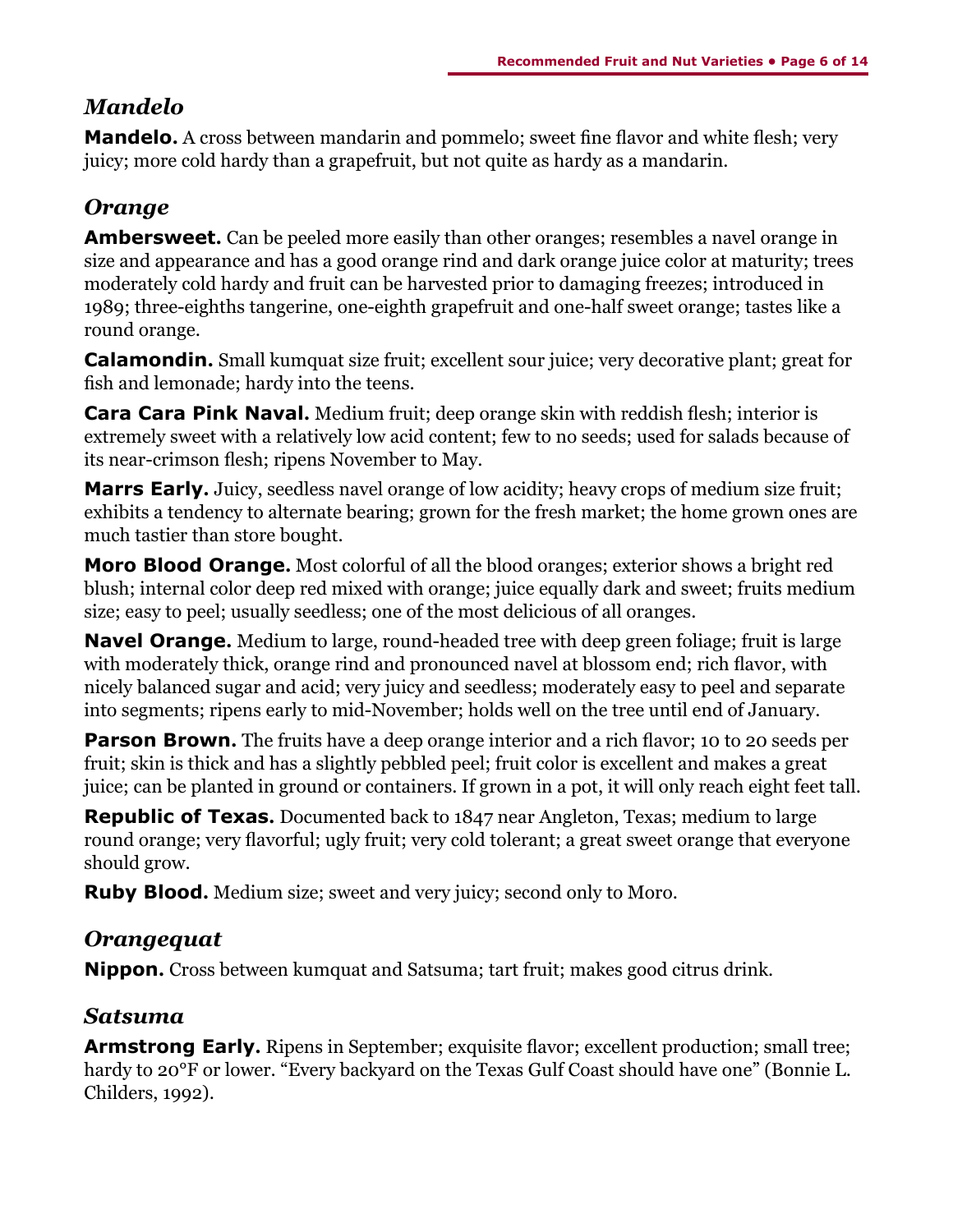**BC.** Large; great taste; loose skin; hardy to 20<sup>o</sup>F or lower; a personal selection from Bonnie Childers of Lumberton, who has been responsible for the largest number of important and distinctive satsuma cultivars in Texas.

**Big Early.** Large fruited with few seeds; reddish orange loose peel with orange flesh; matures October–November.

**Brown Select Satsuma.** Medium size spreading tree with deep green foliage; slightly more cold hardy than the Owari; medium size, bright orange fruit, often with a slightly bumpy rind; extremely sweet, sprightly flavor; seedless; very easy to peel; breaks off into segments; ripens one to two weeks before the Owari (early to mid-October). Fruit is often ready to eat when rind is still green. Fruit holds well on the tree until end of December. Kids love them.

**Dobashi Beni.** Similar to Owari but with a reddish tinge on the skin; "zipper" skin; seedless.

**Kimbrough.** Very good flavor; slightly more cold hardy than other satsuma varieties. It has its origins in Louisiana and was discovered after a killer freeze that destroyed much of the Louisiana satsuma crop.

**Miho Satsuma.** Medium size, slightly upright growing tree with deep green foliage; extremely cold hardy; medium size, bright red orange fruit; smooth, thin leathery rind; extremely sweet, sprightly flavor; seedless; easy to peel; ripens late September to early October; often ready to eat when rind is still green; fruit holds well on the tree until late December. Kids love them.

**Okitsu.** Tree growth more vigorous than other satsumas; October maturing fruit stores better than other varieties.

**Owari.** The original Satsuma; very good flavor; great production; tree moderately vigorous but slow growing; medium-small, spreading and drooping; hardy to 22°F or lower; may have as many as six seeds per fruit, but rarely present; ripens late November. As maturity passes, the neck increases in size and the rind roughens and loosens.

**Satsuma BC2.** A delicious early maturing Satsuma; a seedling of "Armstrong Early," collected by Bonnie Childers; quite cold hardy, down into the low 20s.

**Satsuma Satsuma**. A hybrid satsuma mandarin from unknown origin that has proven itself in the Port Arthur area; large fruit; loose, bumpy skin; rich flavor; fairly small tree; survives well to 20°F or lower.

**Seto Satsuma.** Medium size spreading tree with deep green foliage that is extremely cold hardy; medium size, flat, bright red orange fruit with a smooth thin rind; fruit has an extremely sweet, sprightly flavor and is seedless; very easy to peel and breaks off into segments; ripens late September to early October and is often ready to eat when rind is still green; fruit holds well on the tree until late December. Kids love them.

**Vermillion.** A very high quality satsuma found in Louisiana; a bud sport of Owari; ripens early November.

# *Tangerine*

**Changsha.** Very cold hardy with small to medium size fruit and lots of seeds; matures to approximately 10 to 15 feet if not frozen back from a hard freeze; will come back from the roots as it is not grafted; hardy to approximately 15°F.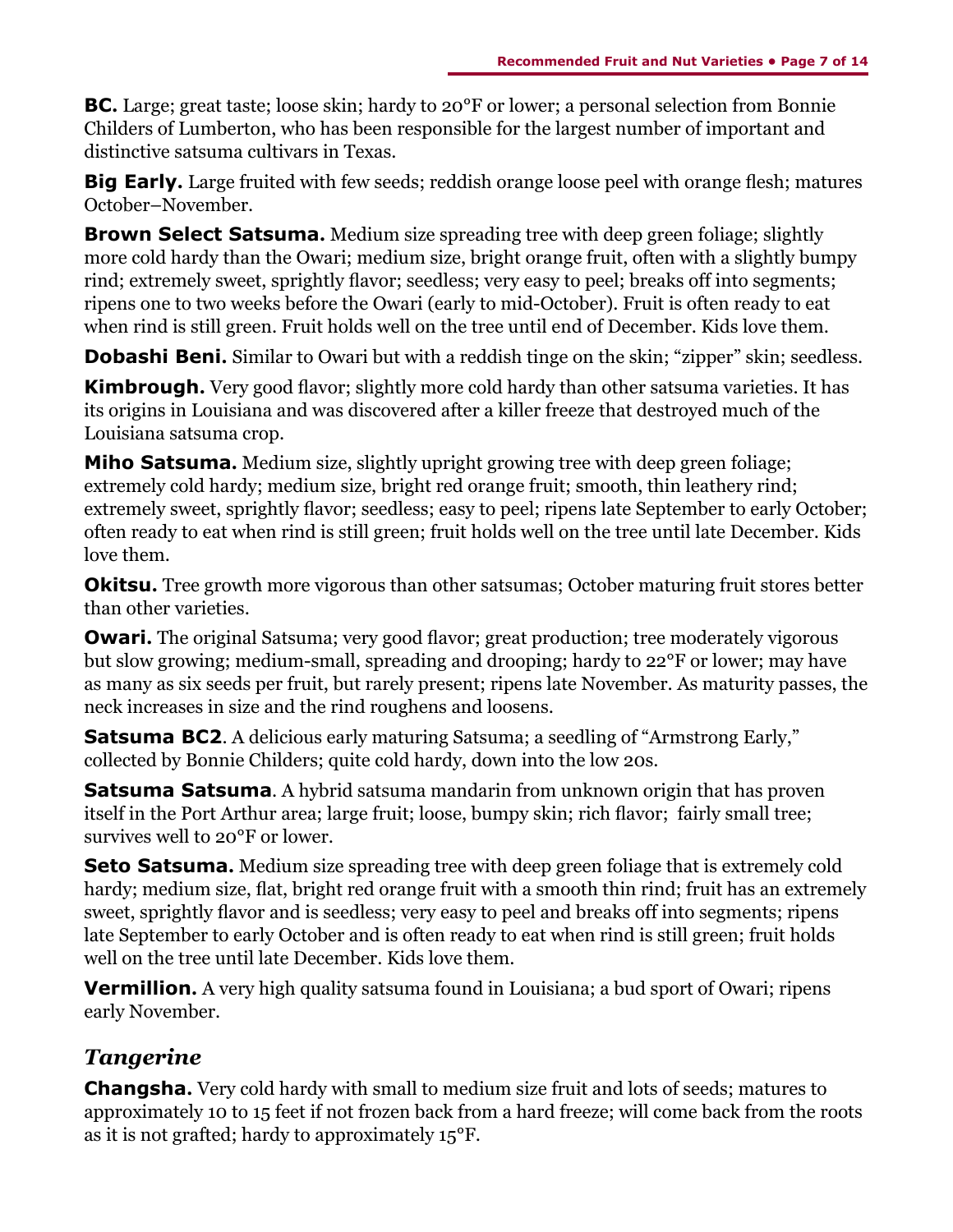**Kat Mandarin.** The original tangerine; small fruit; small seeds; sour taste makes a good drink or great to put on fish, etc.

**Tonkan.** Medium to large fruit; deep orange and somewhat wrinkled; juicy and rich with a sweet flavor; stores and ships well.

**Page.** Hybrid of Minneola tangelo and Clementine mandarin; small fruit is three-fourths tangerine and one fourth grapefruit; outstanding quality; used as a standard of excellence in fruit quality ratings; matures early in most years (October); holds well on tree with some fruit harvested as late as February.

**Sunburst Tangerine.** Medium size, upright growing tree; medium size fruit with a thin, bright, orangish-red rind; fairly easy to peel; few seeds; ripens early to mid-November; holds well on the tree until mid- to late January.

## *Miscellaneous Citrus*

**Chandler Pummelo.** Medium to large size tree with big, dark green, winged leaves; very, very large fruit that is typically roundish with a slightly pointed neck; rind is smooth, thick and yellow; flesh is pink, sweet and mostly seedless; ripens early to mid-November; holds well on the tree until January.

**Ortanique Tangor.** Fruit very juicy with sweet orange overtones; normally has a very thin rind; fairly cold hardy. This cross between an orange and a tangerine has a delicious unique flavor, hence its name: OR (orange) TAN (tangerine) IQUE (unique).

**Umatilla Tangor.** A large fruited cross between a tangerine and an orange that looks like an overgrown tangerine with a slightly rough reddish-orange skin; easy to peel; has lots of seeds; spicy tart-sweet flavor similar to an orange.

**Yuzu.** Fruits are acidic and moderately juicy with pleasant citrus aroma; can be used as a lemon substitute; grown as a rootstock for other citrus varieties and for its fruit; fruit shape is flattened and irregular with a yellow-orange, easy-peel rind; seeds are large and numerous; more cold hardy than satsuma.

### **Fig**

**Banana.** Medium size, yellow fig with pale strawberry flesh; very sweet, full flavor, no bitterness; closed eye; low spreading tree; good production; good cold tolerance; one of the very best; grown in Seabrook, Texas since around 1910.

**Celeste.** One of the best for our area; purple-brown skin, pink flesh; medium fruit with excellent flavor; closed eye; very cold hardy.

**Deanna**. Large; yellowish green color with a pink interior; closed eye; does very well in this area.

**LSU Purple.** Released in 1991 by Louisiana State University; medium size (approximately 20 per pound); glossy reddish to dark purple; white flesh with light strawberry pulp; very good mild flavor; high sugar content; closed eye; very cold hardy and very resistant to nematodes; bears young; when mature will have three distinct crops—a light crop in early spring, heavy main crop in early July and a later crop often lasting into December.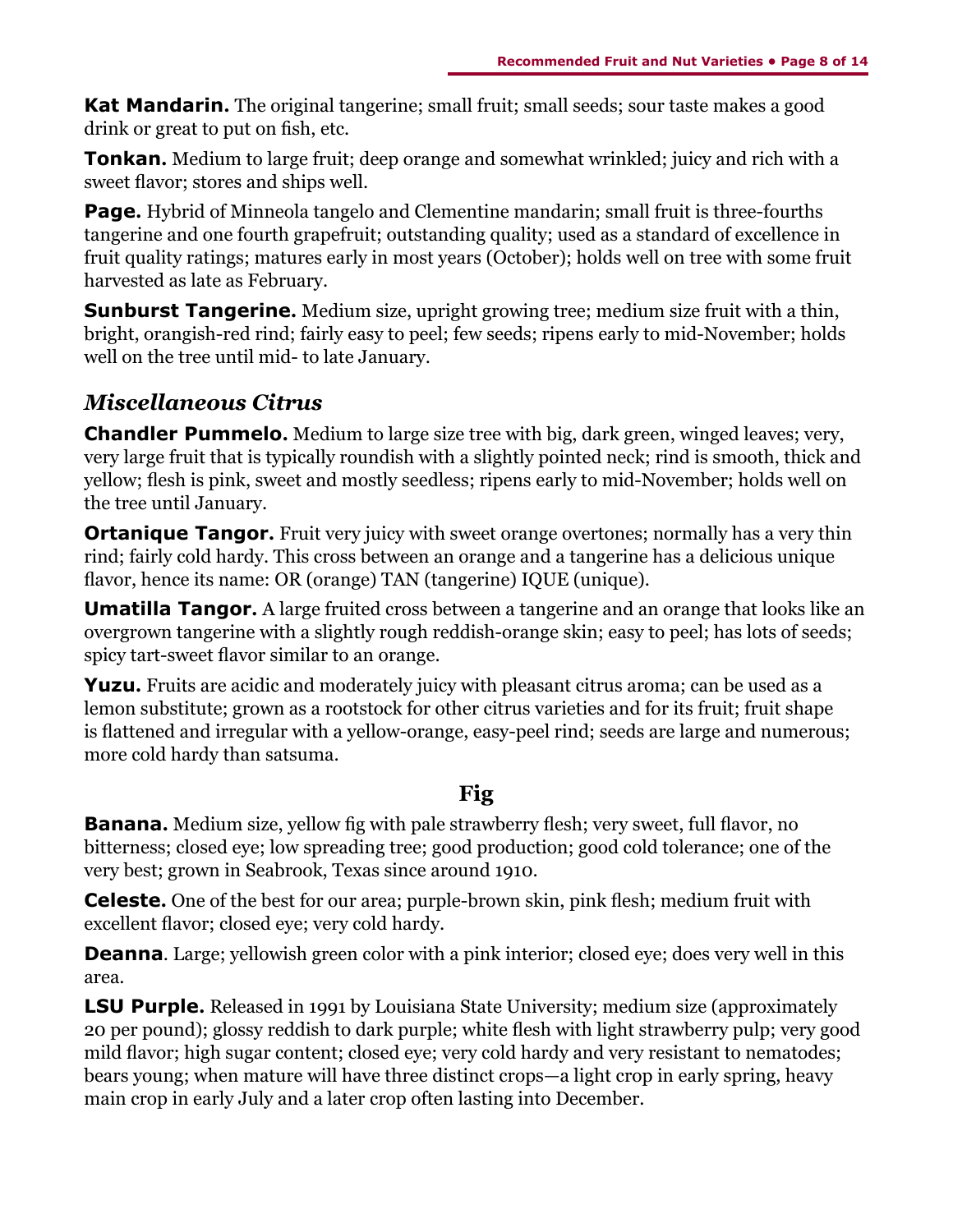## **Grapes and Muscadines**

**Black Beauty Muscadine.** Black female; 23 percent sugar; dry scar; large fruit; skin edible; ripens uniformly; large cluster; very vigorous; one of the best black varieties; ripens mid- to late season.

**Darlene Muscadine.** Bronze female; the best of the bronze scuppernongs; consistently large size throughout vines; not erratic; 24 percent sugar; dry scar; melting pulp; excellent quality.

**Fry Muscadine.** Bronze female; 21 percent sugar; very large fruit and clusters; excellent quality even before fully ripe; ripens over whole season.

**Granny Val Muscadine.** Bronze self-fertile; 16 percent sugar; high yield; excellent quality; ripens in mid- to late season; very heavy producer.

**Ison Muscadine.** Black self-fertile; 19 percent sugar; very productive; ripens uniformly; large cluster; dry scar; early to midseason; best black pollinator; very disease resistant.

**Supreme Muscadine.** Black female; best of the black scuppernongs; many people have changed their minds choosing supreme over bronze; the largest muscadine developed at this time; very heavy producer; 23 percent sugar; ripens mid- to late season; very vigorous; skin edible; large cluster; disease resistant; dry scar.

**Sweet Jenny Muscadine.** Bronze female; 23 percent sugar; large clusters; vigorous; disease resistant; early to midseason.

# *Bunch Grapes*

**Mortensen Hardy Grapes** (American x *Vitis vinifera*). A super table grape that performs beautifully in the Houston area; the size of a quarter; green with pink blush; excellent taste with few seeds; a vigorous vine; resistant to Pierce's disease; ripens mid-August.

# *Table Grapes*

**Himrod.** Small, white seedless; a cross of the Thompson seedless and Ontario; will grow and produce in more humid areas than the Thompson seedless.

**Flame Seedless.** A red skin seedless with firm flesh; very productive; good eating quality.

### **Jujube**

**Tiger Tooth.** Considered one of the best jujubes out there; vigorous tree; long fruit has crisp texture like an apple; mild flavor; quite sweet; a heavy producer every year.

**Li.** Fruit is almost round, three to four inches long; ripens well on kitchen counter or in the refrigerator; cold hardy to Ohio; a heavy producer. Some like to eat this cultivar green straight off the tree, but most prefer to pick the fruit when amber spots appear or wait until the fruit is completely brown.

**So.** An unusually shaped and contorted tree with good fruit, but is not a heavy bearer.

**Sherwood.** A upright tree with very large jujubes; sets heavily if other jujubes are nearby or grafted to it.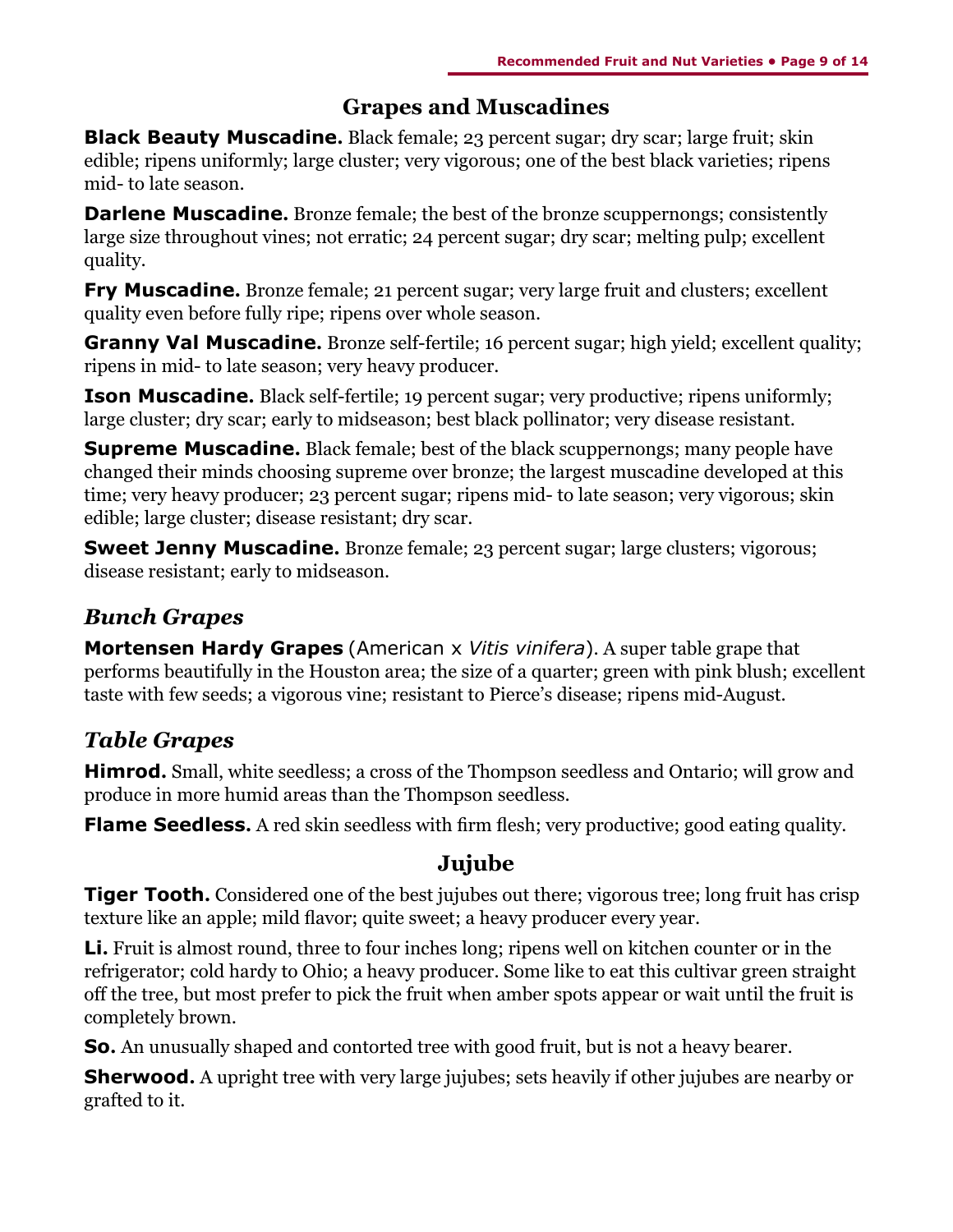#### **Mulberry**

**Pakistan.** Long (three inches), firm, red to black, sweet fruit; non-staining juice; month-long early summer harvest; fruit used fresh and for pies, jams, and jellies; large, vigorous, diseaseresistant tree; protect from late freezes once it leafs out; best suited for warmer areas.

#### **Nectarine**

**Artic Star White.** Earliest to ripen of the new low acid, super-sweet white nectarines; rave reviews in trial tastings; beautiful dark red skin, snow-white semi-freestone flesh; ripens mid-June, four to five weeks ahead of Arctic Rose; self-fruitful; low winter chilling requirement; 300 chill hours.

**Double Delight.** Sensational new, midseason, yellow freestone; showy pink, double flowers; heavy bearing tree; superb dark red-skinned fruit is sweet, with rich flavor; self-fruitful; 650 chill hours.

**Karla Rose.** White fleshed nectarine; listed at 600 chill hours but regularly does well in the Houston area.

**Panamint.** Attractive red-skinned yellow freestone; aromatic, intensely flavored, nice acidsugar balance; dependable, long-time favorite in warm winter southern California climates; late July–early August; self-fruitful; 250 chill hours.

**Sunmist.** A white fleshed nectarine; semi-clingstone variety with nicely shaped medium to large fruit; firm flesh; dull purple skin; highly resistant to bacterial spot; 300 chill hours.

**Sunraycer.** A delicious nectarine from Australia; heavy fruiting, large, three-inch; yellow meat with good taste; high bud set with an excellent resistance to bacterial leaf spot; 275 chill hours.

#### **Paw Paw**

Rumored to have been George Washington's favorite desert, most paw paws, except the small, unpleasant tasting Louisiana varieties, are marginal fruit in Houston because of high chill requirement. Paw paws are slow growing, deciduous, pyramidal shaped trees with large tropical looking leaves. If you are determined to grow them in our area, one of these might do well for you.

**Rebecca's Paw Paw.** Fruit has custard-like texture; harvest when skin turns greenishyellow; best in rich, deep, moist soil; hardy to -20°F; late season fruit; plant two varieties for pollination.

**Mango.** Large and very delicious with yellow flesh reminiscent of a mango; lower chill than other paw paws.

**Prolific.** Heavy bearing, precocious tree; early season fruit; fruit has custard-like texture and delicious banana-like flavor; harvest just as skin turns greenish-yellow and fruit begins to soften, around September; grows best in rich, deep, moist soil; hardy to -20°F; plant two varieties for cross-pollination.

**Sunflower.** Fruit has custard-like texture; harvest when skin turns greenish-yellow; best in rich, deep, moist soil; hardy to -20°F; early season fruit; plant two varieties for pollination.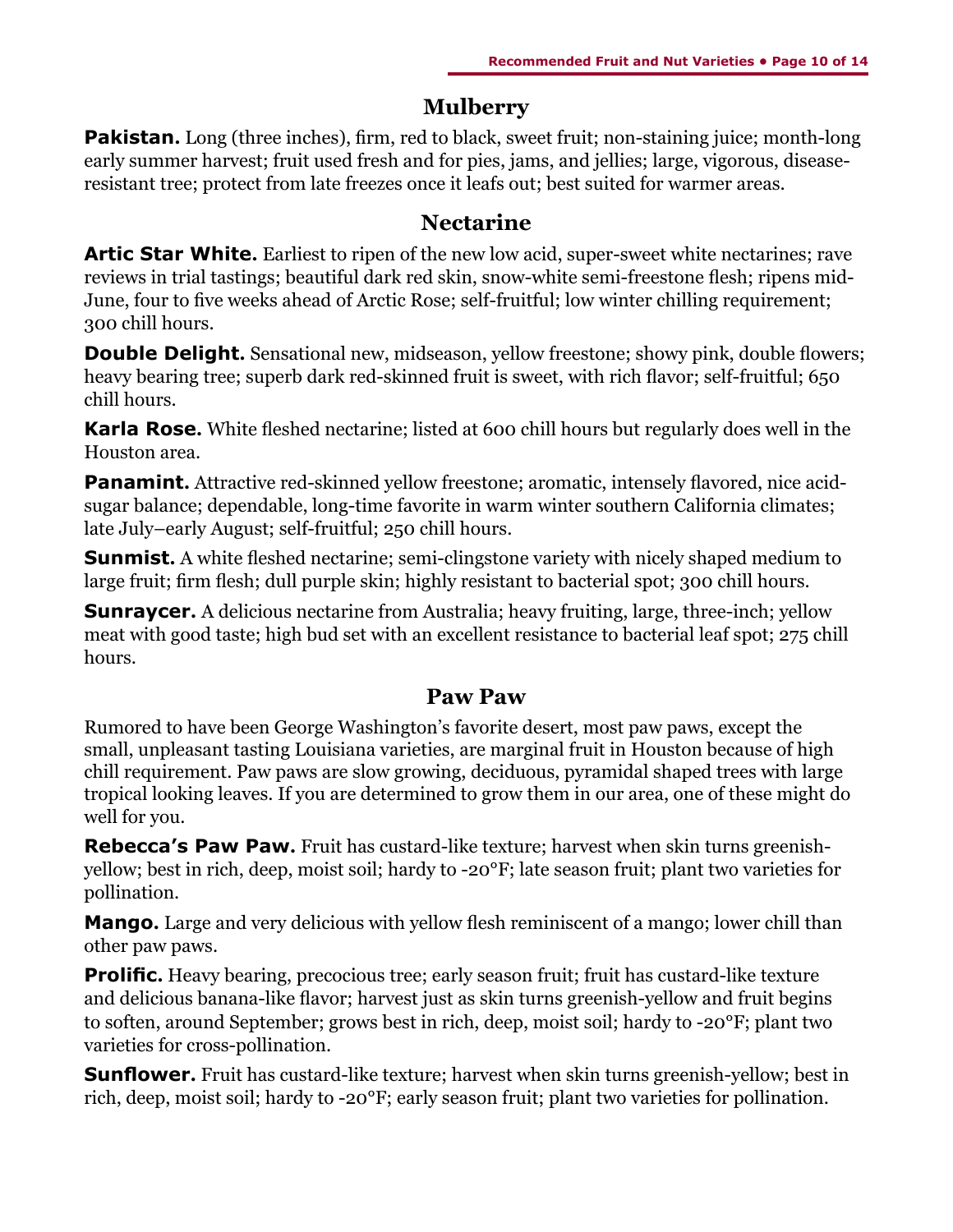**Wells.** Very large fruit (up to one pound); have custard-like texture and delicious, banana-like flavor; harvest September–October; best in rich, deep, moist soil; hardy to -20°F; plant two varieties for cross-pollination.

### **Peach**

Peaches should be grafted onto Nemaguard or one of the newer resistant rootstocks to help prevent root knot nematode damage. Most catalogues sell peaches on northern rootstocks such as Halford, which do not do well in the Houston area.

**Earligrande.** Medium to large; yellow skin with a red blush; firm, excellent flavor, fine texture, yellow flesh; semi-freestone; heavy producer; excellent quality; 200 chill hours.

**Eva's Pride.** Large, firm, delicious yellow freestone; self-fruitful; ripens midway between Maypride and Midpride; low chill hours of 100–200.

**Flordaking.** Medium size, yellow flesh; slight oval shaped peach with small tip and firm flesh; fruit ripens approximately 65-70 days after full bloom; 450 chill hours.

**Galaxy.** Known as a "flat," "saucer" or "doughnut-type" peach because of its round, squat appearance; approximately three inches in diameter and up to one third pound in weight; has light cream skin with a red blush; white-fleshed with a sweet taste and firm texture described as "melting;" chill hours are low, but it is too new on the market to have yet been determined.

**Maypride.** Delicious fruit; the best low chill peach for its season; larger than other early peaches, it ripens in May; large showy, pink blossoms; self-fruitful; 175–200 chill hours.

**Midpride.** Exceptional flavor and dessert quality; best yellow freestone for warm winter climate of Houston; midseason ripening; self-fruitful; 250 chill hours.

**Red Baron.** Showy double red blossoms; large, juicy, firm, richly flavored yellow freestone fruit (rated a 10); ripens from mid-June to mid-July; self-fruitful; 250–300 chill hours.

**Rio Grande.** Large freestone yellow flesh; ripens June to July; excellent peach for warmer areas of Texas; 450 chill hours.

**Tex King.** Large, firm yellow flesh; ripens May to June; Texas A&M introduction; 400 chill hours.

**Tropic Beauty.** Early bearing, semi-freestone; good quality, sweet and juicy; self-fruitful; 150 chill hours.

**Tropic Snow.** Excellent tasting (rated a 10) white meat freestone; pale yellow skin with red blush; large fruit that ripens in early May; 150–200 chill hours; self-fruitful.

**Tropic Sweet.** Super quality; yellow meat, large and very sweet; productive, strong tree; self-fruitful; 150 chill hours.

**UFO.** The "flying saucer" peach; this is an excellent backyard variety that everyone should have; firm texture; ripens well on the tree; 300 chill hours.

#### **Asian Pear**

**20th Century.** Wonderful fruit; juicy, sweet, flavorful, crisp like an apple; keeps well; heavy bearing small tree; self-fruitful or pollinate by Shinseiki; 500 chill hours.

**Ya Lee.** The most widely grown pear in the world and one of the few pyriform Asian pears; 250 chill hours.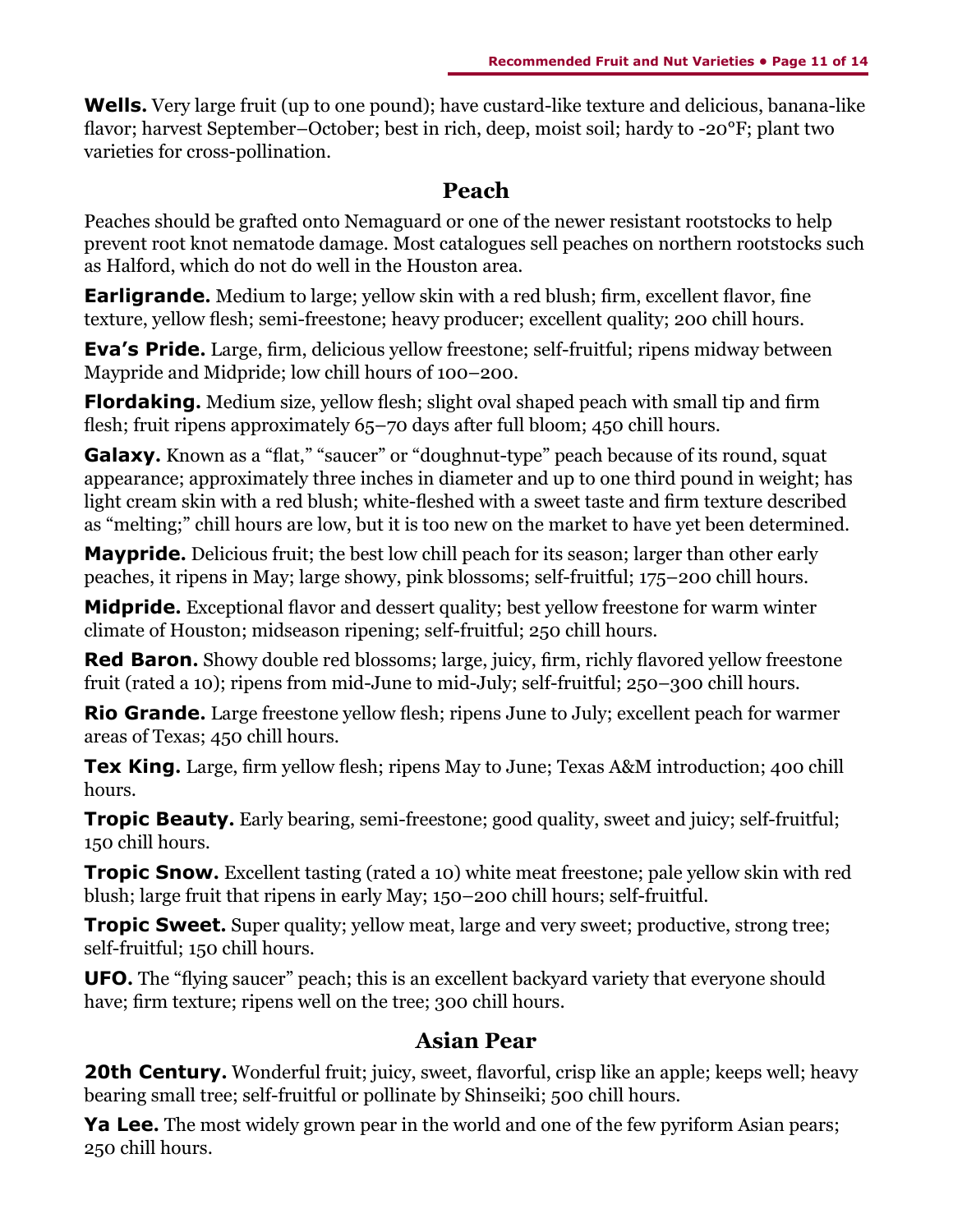#### **European Pear**

**Acres Home**. Very precocious, often bearing at three years with highly rated, large, uniform and attractive pyriform fruit; mild citric acid flavor with some crunchiness; fairly but not totally blight resistant; tree has a spreading shape; 400 chill hours.

**Ayers.** Very high quality; good blight resistance; ripens in mid- to late August; bears in seven to nine years; yellow with red blush; partially self-fruitful; 600 chill hours.

**Baldwin.** Blooms with Tennessee, Flordahome or Hood, which it needs for pollination; very large pear (one pound or more); smooth skin, green/yellow when ripe with creamy white flesh; a great pear for eating fresh; 250 chill hours.

**Hood.** Greenish-white fruit; buttery smooth with a creamy white pulp known by its sweet taste and crisp texture so often found in homegrown pears; one of the earliest blooming pear trees.

**Southern Bartlett.** Excellent quality pear; 400 chill hours.

**Southern Queen.** A russeted pear with total resistance to fireblight; 300 chill hours.

**Tennessee.** Great flavor; great blight resistance; excellent storage; bears in five to six years; pollinate with Hood or Atlas Super Orient; 400 chill hours.

**Warren.** Excellent quality dessert pear; highly resistant to fireblight; medium to large, longnecked fruit with pale green skin, sometimes blushed red; smooth flesh is juicy and buttery with superb flavor; good keeper; bears fruit in eight to ten years; self-fruitful; 600 chill hours.

#### **Pecan**

**Choctaw.** High oil content; 60 percent kernel; thin hull; large, attractive; well adapted to Houston; the best "yard" tree; average 45 per pound; bears in late October.

**Jackson.** Outstanding; very large, high quality nut; averages 33 nuts per pound with 54 percent kernel; high disease resistance; bears early November in five to six years.

**Moreland.** A strictly first class pecan variety; nuts are medium-large, average 50 per pound, oblong, with a very thin shell; beautiful tree with large foliage; bears early September.

**Oconee.** Released in 1989 for use in the southern U.S. pecan belt; nut is elliptic with obtuse apex and base; round in cross section; large nut, 48 per pound, with 56 percent kernel; excellent survival rate when subjected to cold weather; excellent cracking quality.

**Pawnee.** Very large nut with high kernel percentage and early maturity in mid-September; good high density planting; average 40 per pound.

**Sumner.** Soft shell, early bearing, medium size and good quality nuts; suited for close space planting.

### **Persimmon**

**Eureka.** A vigorous producer; bright orange fruit, as large as tea cups; astringent until ripe; starts bearing around the third year; begins to ripen in October and continues late in December; semi-dwarf tree.

**Fuyu.** Orange with light orange flesh; large, sweet tasting, flat shaped fruit; practically pest free; very hardy, attractive tree; firm, non-astringent; thin to develop good size fruit; 200 chill hours.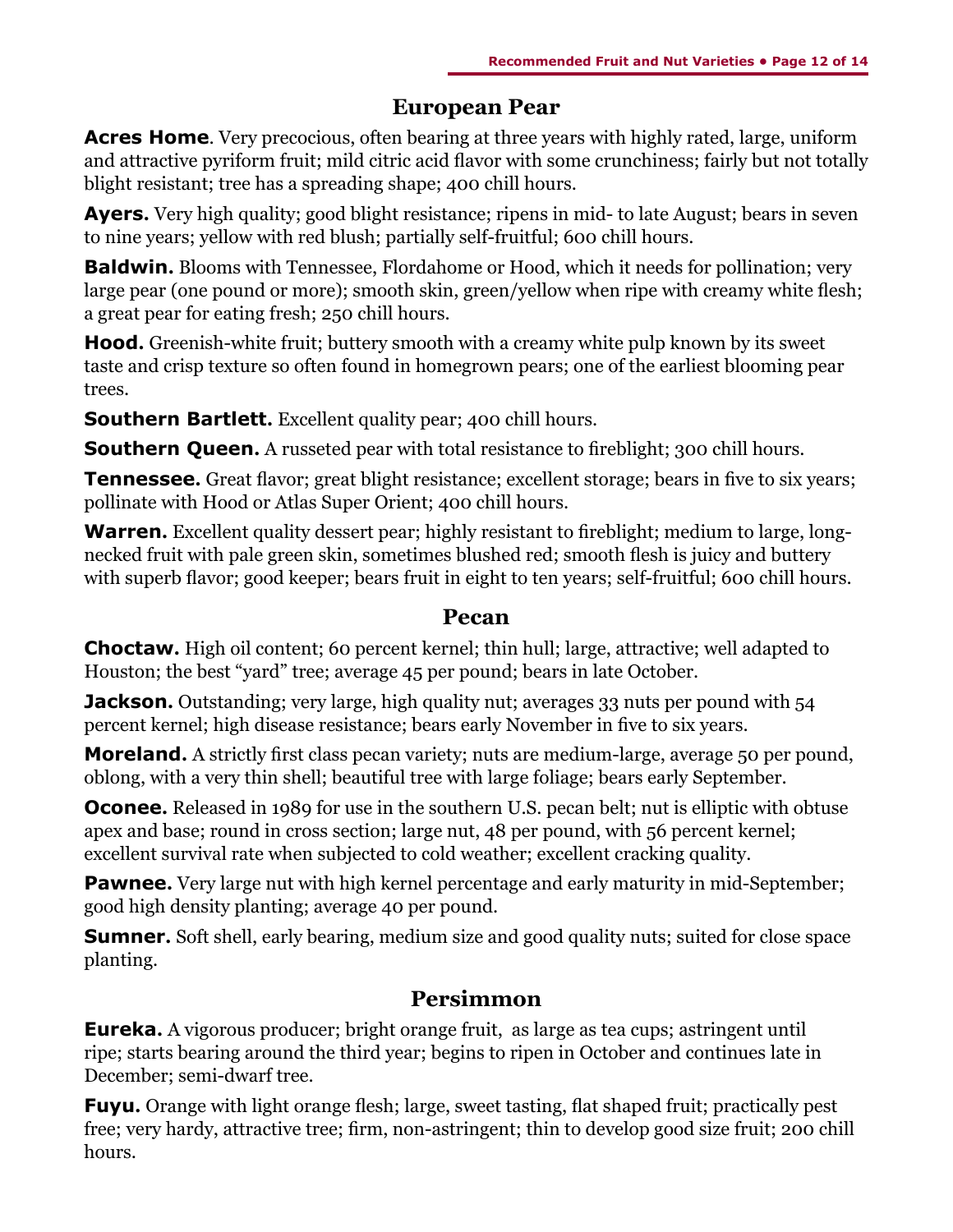**Giombo.** Large fruit; very productive; excellent taste; custard type, eat with a spoon; the most cold hardy; self-fruitful; astringent.

**Hiratanenashi.** Flat, seedless and very sweet; top quality; vigorous spreading tree; astringent.

**Ichikikijiro.** Flat, orange fruit with very good flavor, somewhat smaller than the Fuyu; fairly small tree; great for small yards; good quality; non-astringent.

**Matsomotowasefuyu.** Flat, orange fruit, fairly large; very good quality; very good production on a vigorous spreading tree; non-astringent.

**Saijo.** Small bell-pepper-shaped fruit; sweet and juicy; medium size tree; fruit stores well; a good producer; astringent.

**Suruga.** Red, semi-flat fruit, somewhat smaller than the Fuyu; very sweet, excellent taste; vigorous, slightly upright tree; non-astringent.

#### **Plum**

**Golden Chickasaw.** A great rootstock and also a great plum; slightly tart; large, gold and very prolific; will grow almost anywhere for 50 years or longer; self-fruitful.

**Gulf Beauty.** Very early production; larger than Gulf Ruby; bright red skin; yellow flesh; very disease resistant; excellent production over a four to five week period; super quality; 250 chill hours.

**Gulf Blaze.** Released only four years ago with Gulf Beauty; blooms approximately March 1 (two weeks later than Gulf Beauty); light red skin, yellow flesh; production scattered over five to six weeks; excellent disease resistance; very good fresh eating; 250 chill hours.

**Gulf Rose.** Red fleshed plum; resistant to bacterial disease; 275 chill hours.

**Inca.** Introduced in 1919; heart-shaped; skin is a beautiful golden color with magenta specks and a magenta blush around the stem end when ripe; flesh is rich, dense, and crisp; explosive flavor with a balance of tartness and sweetness; 250 chill hours.

**Methley.** Juicy, sweet, red flesh; mild flavor; reddish purple skin; harvest in June; attractive tree; heavy bearing and vigorous; 250 chill hours.

**Santa Rosa.** A large purplish plum; amber-colored flesh; a popular variety for home and market use; ripens late June.

**Segundo.** A cross of wild and domesticated plums; tough and disease resistant; red skin and orange-red flesh coupled with a great flavor; clingstone; needs a pollinator; ripens mid-June; 450 chill hours.

**Shirley.** A good size blue plum, approximately two and one-half inches; a well known older variety; heavy producer; good pollinator for Inca; 500 chill hours.

**St. Luke.** Beautiful red leaf ornamental tree with a bonus; very good small to medium, sweet and juicy fruit; very heavy producer; fabulous when in bloom; 500–600 chill hours.

#### **Pomegranate**

**Balgal.** Large, tomato-red fruit; very productive large decorative tree; very small fruit cells; sweet, excellent for juice; a favorite in Florida.